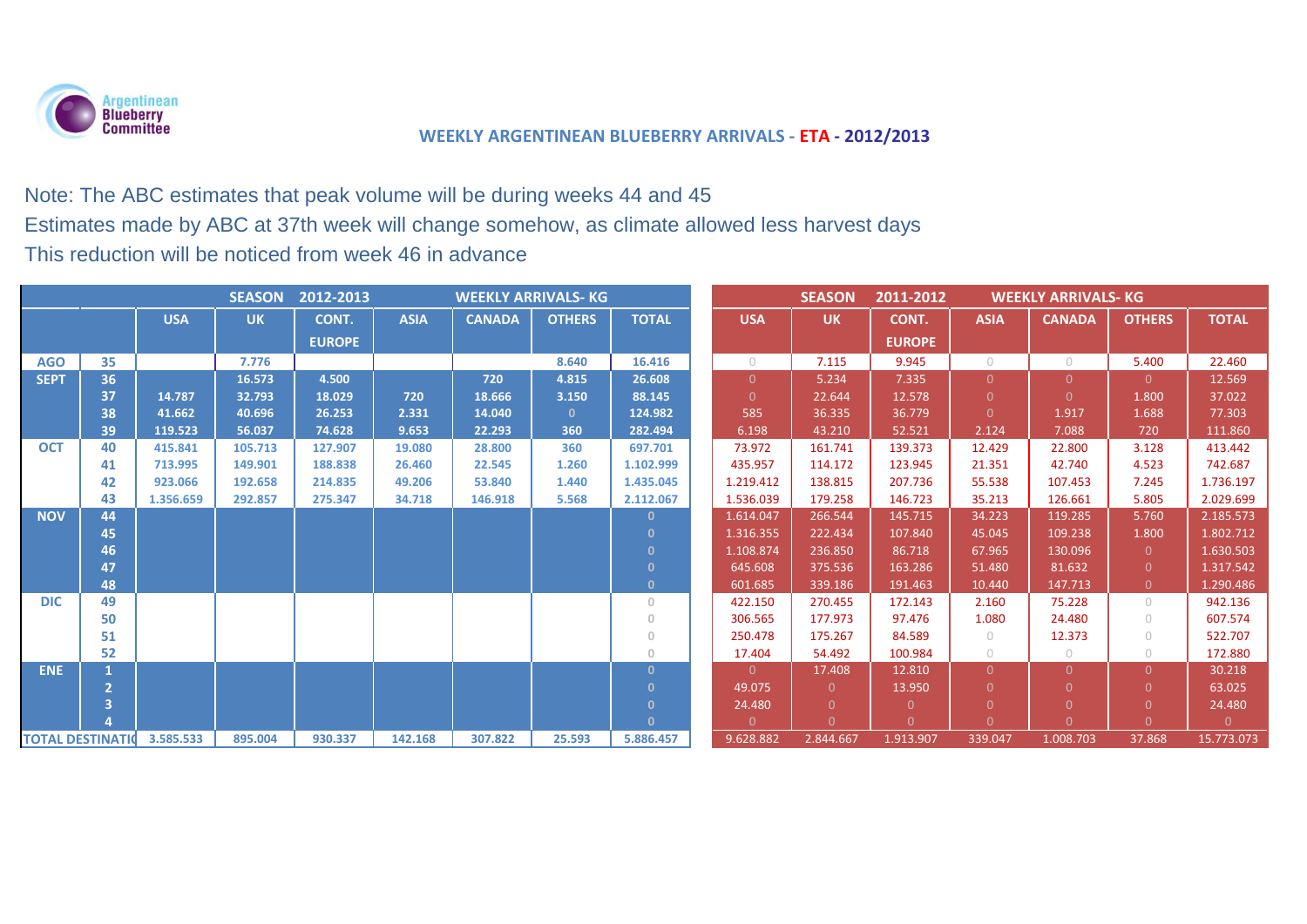#### **WEEKLY ARGENTINEAN BLUEBERRY ARRIVALS - ETA - 2012/2013 ALL DESTINATIONS**





### **WEEKLY ARGENTINEAN BLUEBERRY ARRIVALS - ETA - 2012/2013 U.S.A.**



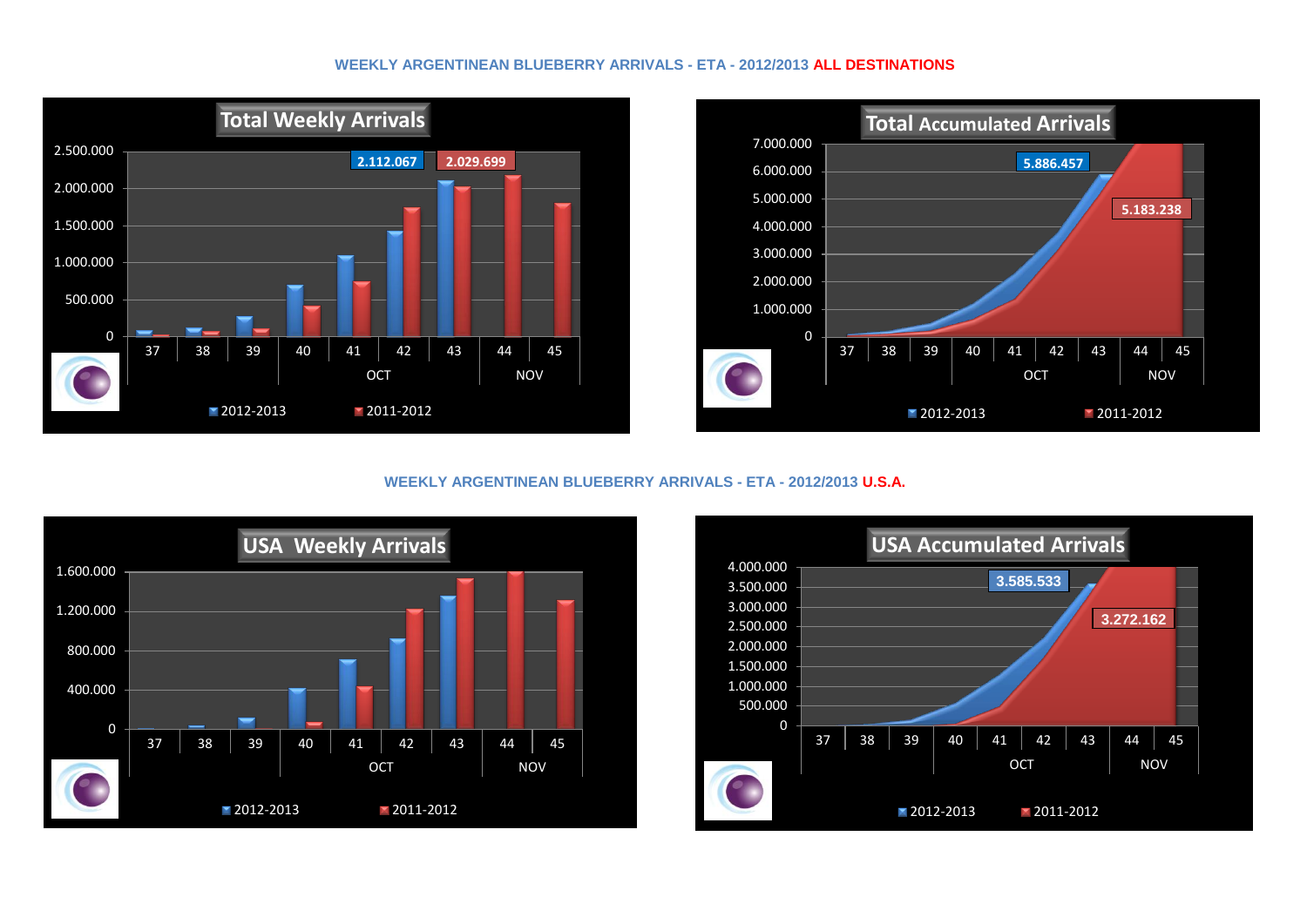#### **WEEKLY ARGENTINEAN BLUEBERRY ARRIVALS - ETA - 2012/2013 UK**



#### **WEEKLY ARGENTINEAN BLUEBERRY ARRIVALS - ETA - 2012/2013 CONTINENTAL EUROPE**